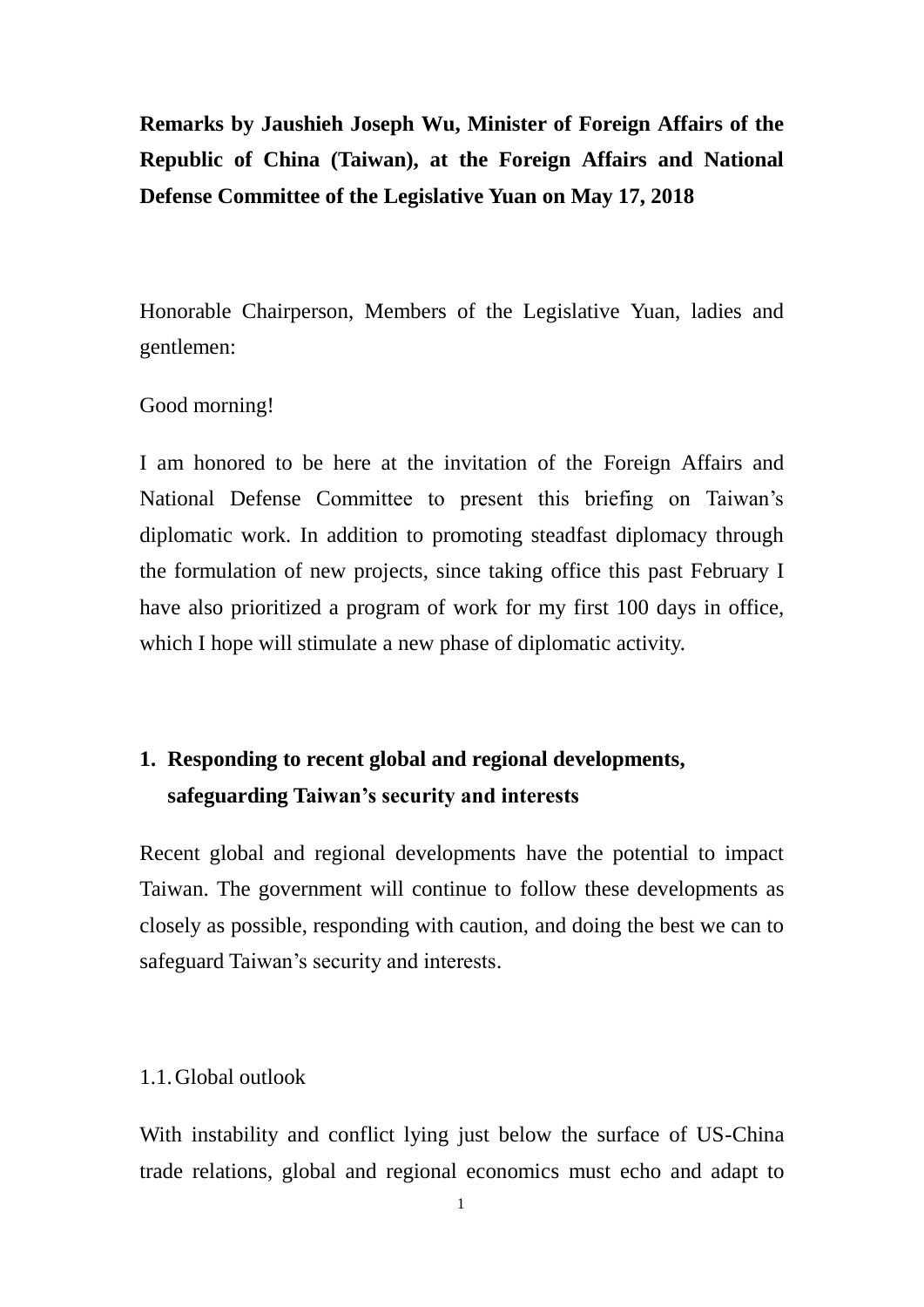calls for fair trade. And as Taiwan continues to pursue free trade, we must raise our economy's overall capacity to respond to the challenges that lie ahead.

The conflict in Syria recently escalated with the involvement of Israeli and Iranian forces. The resurgence of warfare in the Middle East is likely to affect the stability of the global economy, commodity prices, stock markets, and foreign exchange markets. The government will continue to monitor these developments closely.

Elsewhere, China continues to promote its One Belt, One Road initiative around the world, and is expanding its international influence through sharp power, raising concern and suspicion among many countries.

#### 1.2.Outlook for Asia-Pacific

The Korean Peninsula has witnessed rapid and dramatic changes in recent weeks. With the 2018 Inter-Korean Summit just behind us, it now looks likely that US President Donald Trump and North Korean leader Kim Jong-un will meet in the foreseeable future. Our government will remain abreast of developments, and looks forward to seeing the relevant parties resolve their issues via peaceful dialogue.

The rapprochement between the two Koreas stands in sharp contrast to China's militaristic activities of late: It unilaterally launched the northbound M503 flight route at the beginning of the year, and has continued to construct military facilities on islands it occupies in the South China Sea, while its military aircraft and warships frequently navigate the East and South China Seas, as well as the Taiwan Strait, and circle Taiwan in an attempt to intimidate us. These actions do nothing to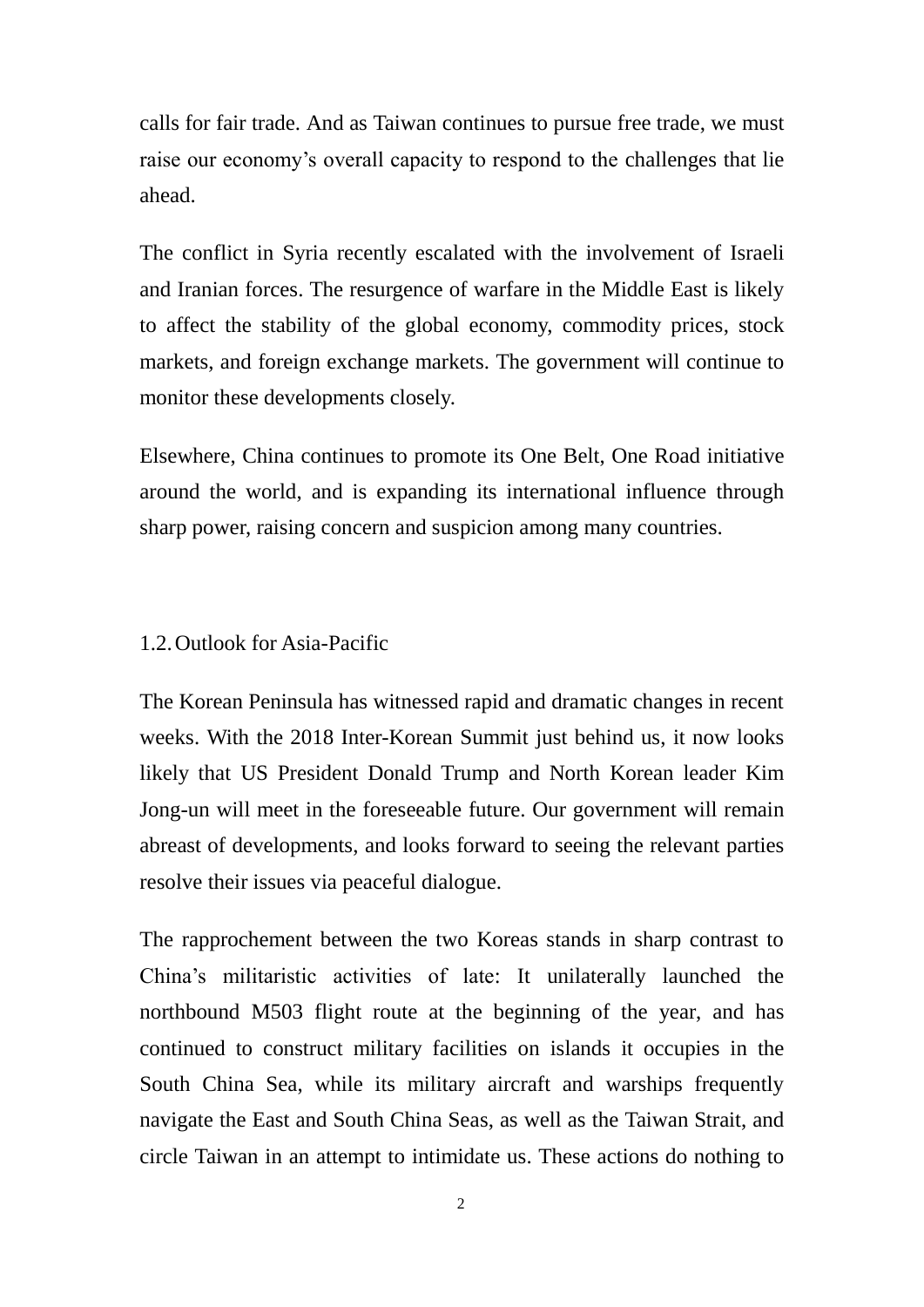support regional stability and are a grave attack upon the cross-strait status quo. Even as we strive to maintain the status quo, we must also call upon the international community to heed these developments.

Taiwan is an important member of the Indo-Pacific region. Responding to President Trump's Indo-Pacific Strategy, we will continue to strengthen cooperation with such countries as the United States, Japan, India, and Australia, in order to make contributions and play an active role in the initiative.

The government also attaches great importance to the Comprehensive and Progressive Agreement for Trans-Pacific Partnership (CPTPP), which was signed in Chile in March, and will formally enter into force in 2019. The government will do its best to ensure that we are well prepared to join the second wave of accessions to the bloc.

### **2. Steadfast diplomacy already yielding many achievements**

Since President Tsai took office, the government has been an active proponent of steadfast diplomacy. In combination with the efforts of the Taiwanese people, this is already yielding many achievements in terms of bilateral relations, international participation, regional cooperation, and, in particular, the New Southbound Policy.

I will now enumerate some of the brightest achievements of the government's policy of steadfast diplomacy from the past six months or so.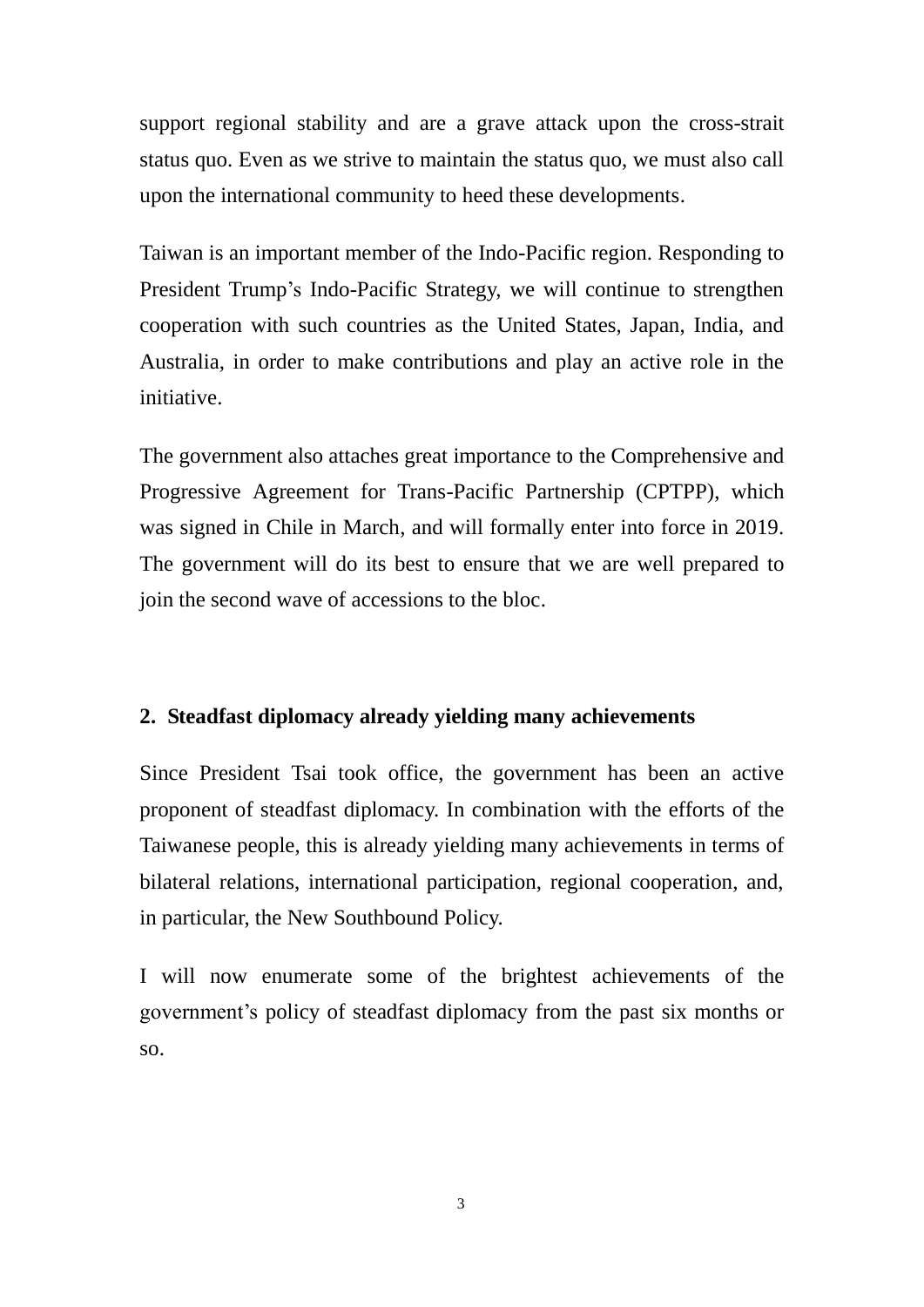2.1.President Tsai's overseas visits have been successful, and heads of state of diplomatic allies and other high-level officials continue to visit Taiwan, attesting to our friendships

President Tsai recently visited several diplomatic allies in the Pacific the Marshall Islands, Tuvalu, and Solomon Islands—as well as the Kingdom of Eswatini in Africa. These visits, all of them a success, put the principles of steadfast diplomacy and mutual assistance for mutual benefit into practice, and demonstrated in concrete terms Taiwan's diverse national strengths.

In turn, heads of state and other high-level officials from diplomatic allies continue to visit Taiwan, most recently Prime Minister Enele Sopoaga of Tuvalu and Prime Minister Allen Chastanet of Saint Lucia. Prime Minister Rick Houenipwela of Solomon Islands and Haitian President Jovenel Moïse will be visiting next week and at the end of this month, respectively. All of these visits attest to our friendship with each country.

#### 2.2.Taiwan-US relationship is advancing steadily

The relationship between Taiwan and the United States continues to advance steadily, with the two sides engaging in frequent high-level interactions. That the United States has repeatedly lauded Taiwan's contributions to a range of cooperative international affairs reflects our profound friendship and the trust that both sides have for one another.

We would like to thank the Trump administration once again for repeatedly and publicly reiterating its commitment to the Taiwan Relations Act and for affirming Taiwan's exemplary role in the Indo-Pacific region. The US State Department recently approved the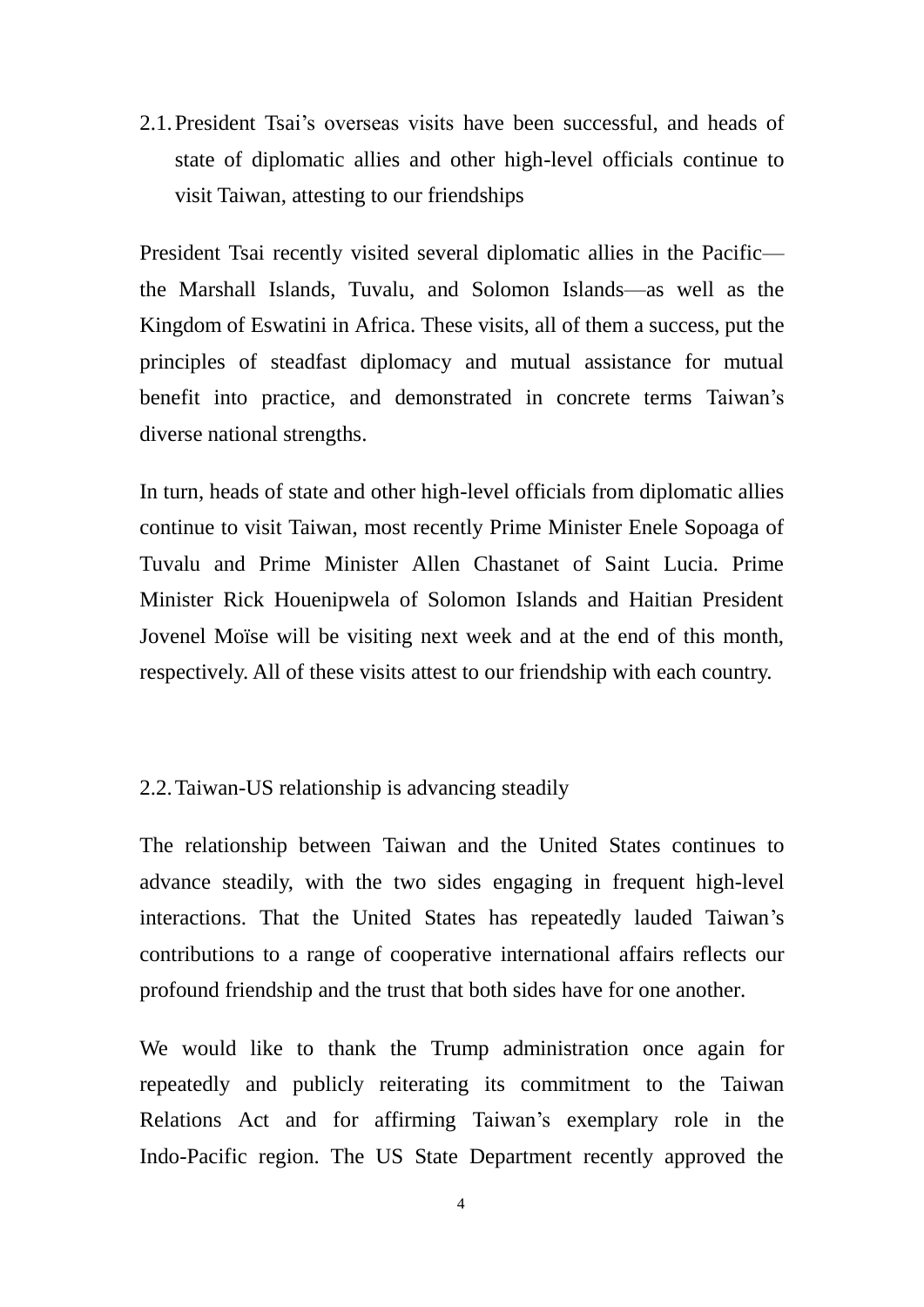marketing license needed to sell technologies to Taiwan that will allow us to build our own indigenous submarines, and agreed that defense contractors can visit Taiwan to consult with us and provide assistance as we go about developing related plans. The US Congress also passed the Taiwan Travel Act, which has since been signed by President Trump, and the US executive branch and Congress continue to take concrete actions designed to assist our international participation.

In addition, both Taiwan and the United States continue to strengthen their substantive cooperation via the Global Cooperation and Training Framework. And last November, reciprocal immigration and customs processing mechanisms were launched for passport holders of each country: On the US side, the US Global Entry program now covers Taiwanese travelers; and on the Taiwanese side, the e-Gate service is now open to US citizens.

#### 2.3.Taiwan-Japan relationship continues to develop

The relationship between Taiwan and Japan continues to develop. We have signed a number of agreements over the past two years, and institutionalized the resolution of maritime disputes through the Taiwan-Japan Maritime Affairs Cooperation Dialogue Mechanism. In addition, the Japanese government has expressed public support for Taiwan's international participation with unprecedented strength on multiple occasions.

Japanese Prime Minister Shinzo Abe and other political figures were quick to send letters of condolence following the earthquake in Hualien in February. The Japanese government also dispatched a team of specialists to assist with relief efforts, while the Japanese people donated more than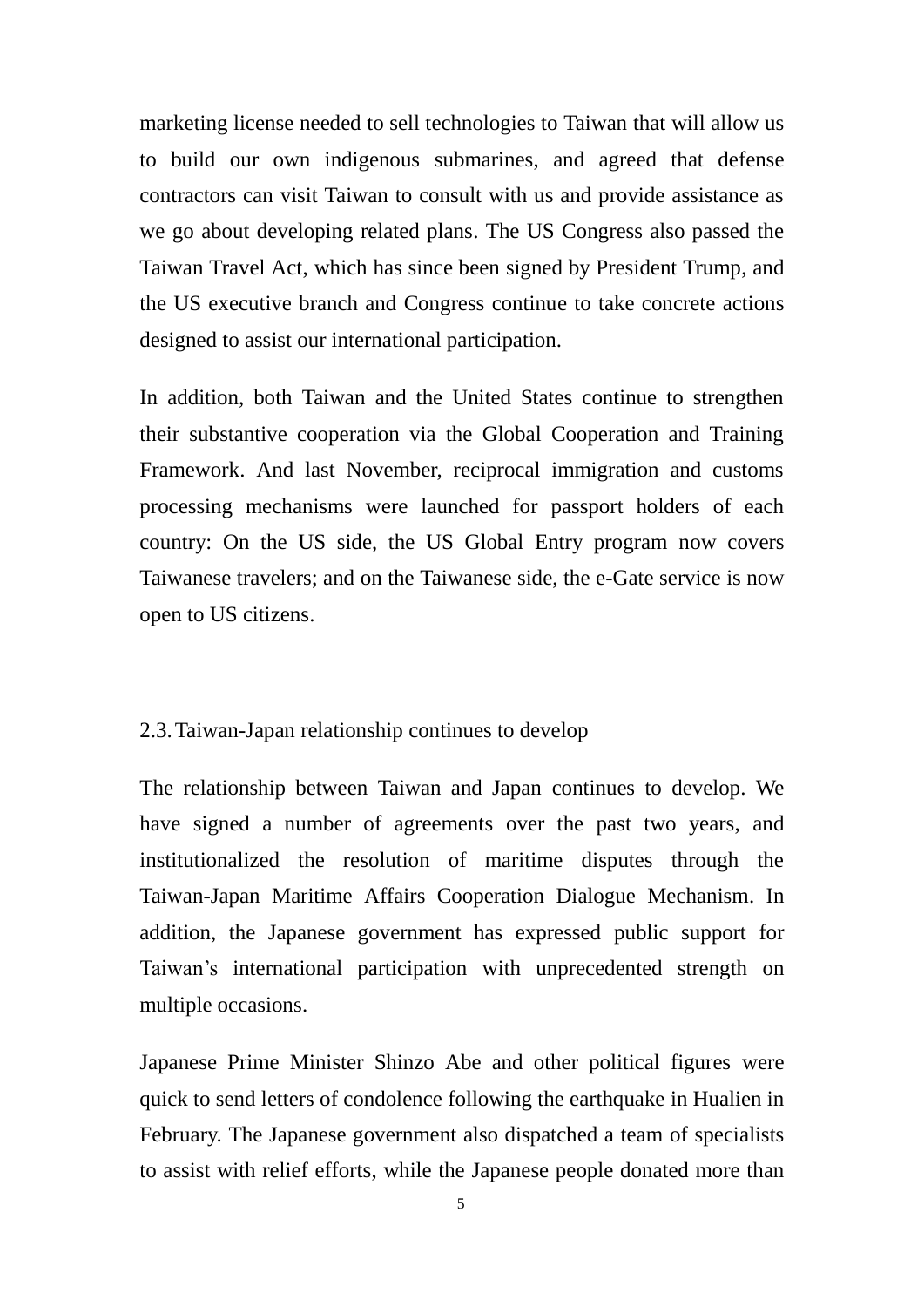NT\$74 million, all reflecting the close bond between Taiwan and Japan.

2.4.The New Southbound Policy has struck a chord with partner nations, and already achieved preliminary results

The New Southbound Policy, in place for nearly two years now, is really taking shape. Indeed, having struck a chord with partner nations, the program has already achieved a number of preliminary results.

Taiwan is now interacting with New Southbound partner nations across many more fields, at higher levels, and with greater frequency. We have posted considerable growth in bilateral trade, as well as tourist and student numbers, for example: The number of students from partner countries studying in Taiwan is now approaching 40,000, surpassing the number of Chinese students for the first time, while the total volume of bilateral trade between Taiwan and the New Southbound Policy's 18 partner countries was nearly 20 percent higher in 2017 than in 2016. And the growth of tourist numbers has also exceeded 30 percent thanks to our active promotion of mutually preferential visa schemes.

The Yushan Forum was held for the first time in October last year, increasing the New Southbound Policy's international visibility and our participation in international discourse. The government has also overseen and assisted the establishment of the associated Taiwan-Asia Exchange Foundation.

And recently, MOFA significantly improved the readiness of its Department of East Asian and Pacific Affairs by restructuring its staffs, resources, and allocations. This included the establishment of an Indo-Pacific Affairs Section, which will strengthen our work in the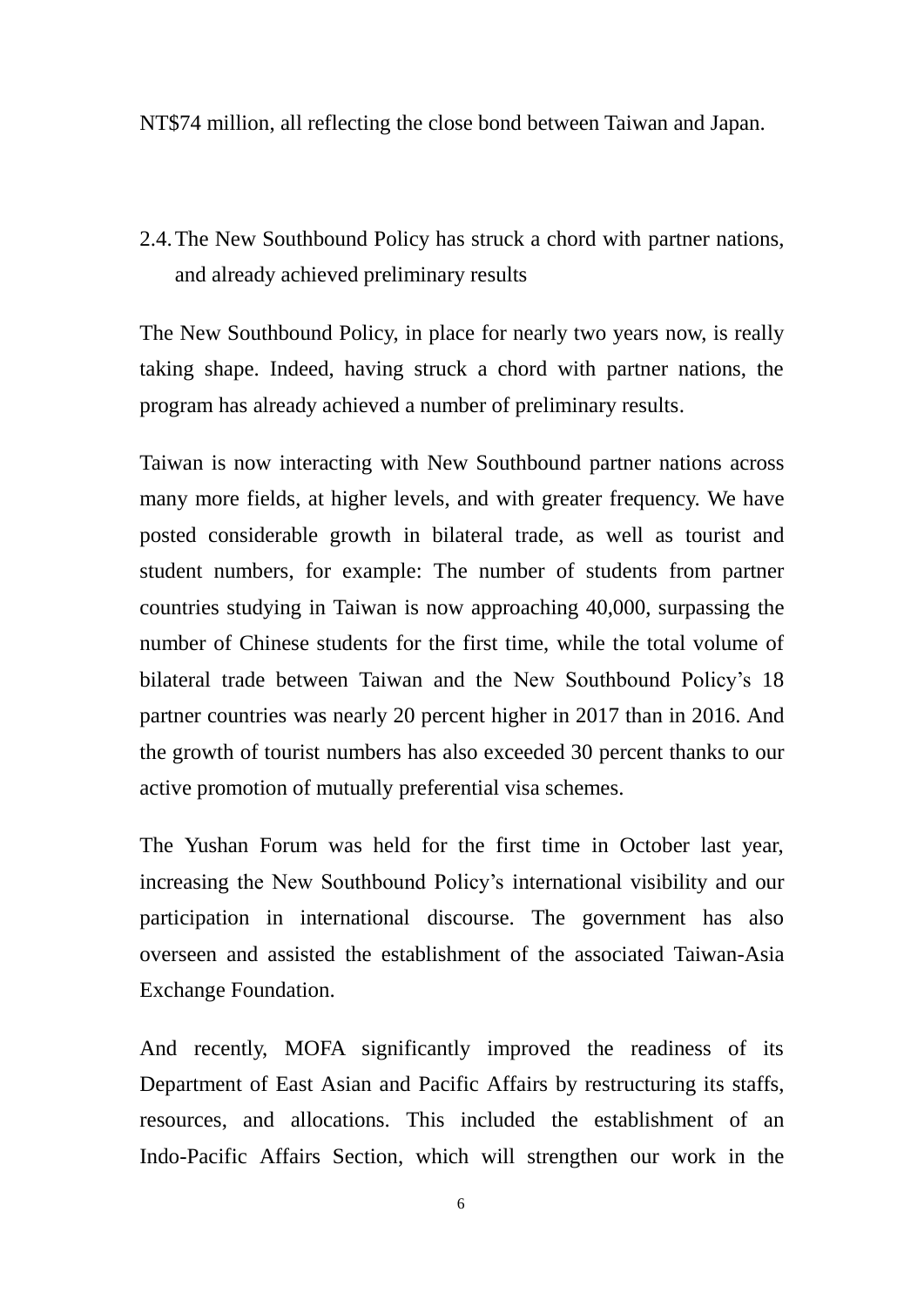region.

#### 2.5.Taiwan-Europe relations are progressing steadily

The Taiwan-Europe partnership continues to deepen. High-level visits between the two sides continue, while Taiwan has signed 10 agreements or memoranda of understanding on cooperation with a number of European nations, including an agreement between Taiwan and the Czech Republic on the avoidance of double taxation and prevention of fiscal evasion.

In a resolution adopted last December concerning the implementation of its annual report on Common Foreign and Security Policy, the European Parliament reiterated its commitment to supporting Taiwan's meaningful participation in international organizations and activities. This was a profoundly significant move.

In addition, the first annual Taiwan-EU human rights consultations were held in Taipei in March. The EU praised Taiwan extensively for expanding its promotion of various human rights issues, and encouraged us to tell the international community even more about the development of human rights in Taiwan.

#### 2.6.Striving for Taiwan's international participation

We actively engaged in multilateral and bilateral dialogue during APEC meetings last November, using specific declarations and actions to echo the meetings' objectives.

Through overtures made by our diplomatic allies on World Health Day on April 7, we have also sought to participate as an observer in this year's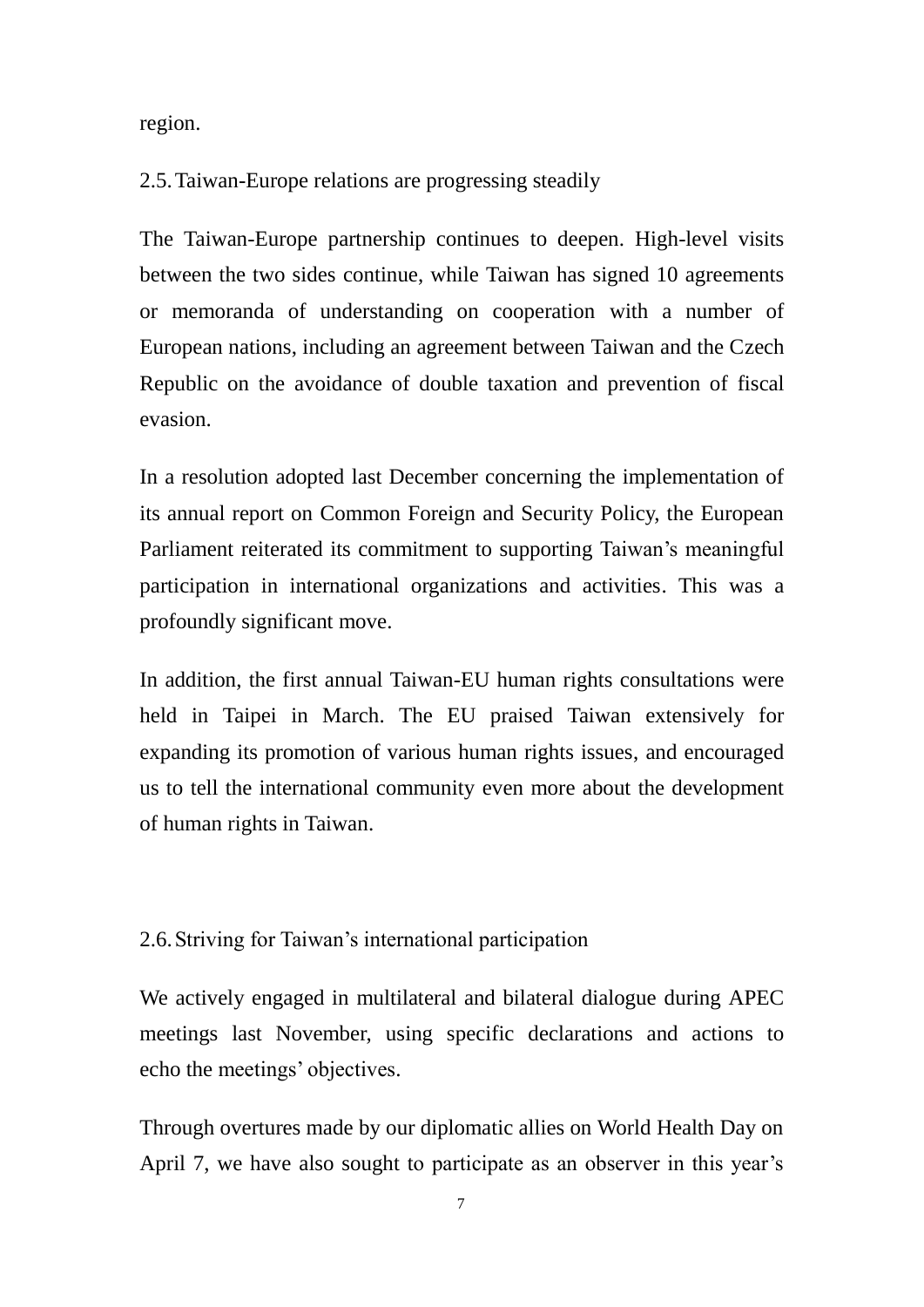World Health Assembly in May, while like-minded countries have also lent support to our bid. Backing for Taiwan—and the number of public statements being made to this effect—is stronger than ever before.

## **3. Moving ahead while respecting the past, expanding steadfast diplomacy**

Diplomacy requires unstinting effort, and it is on this basis that we are moving ahead while respecting the past—employing a spirit of pragmatism, flexibility, and innovation, and cooperating with all manner of actors both within and without Taiwan as we continue to promote steadfast diplomacy and associated work.

#### 3.1.Consolidating relations with diplomatic allies

Upholding the principles of steadfast diplomacy and mutual assistance for mutual benefit, MOFA will make every effort to maintain existing diplomatic ties. We will continue to promote high-level mutual visits, and increase investments in our diplomatic allies. And through strategic financing mechanisms and other initiatives, we will draw on Taiwan's advantages to assist our diplomatic allies' political, social, and economic development, as well as assist domestic enterprises to expand their overseas markets. We will not engage in meaningless competition with China through checkbook diplomacy.

3.2.Enhancing bilateral and multilateral relations with like-minded countries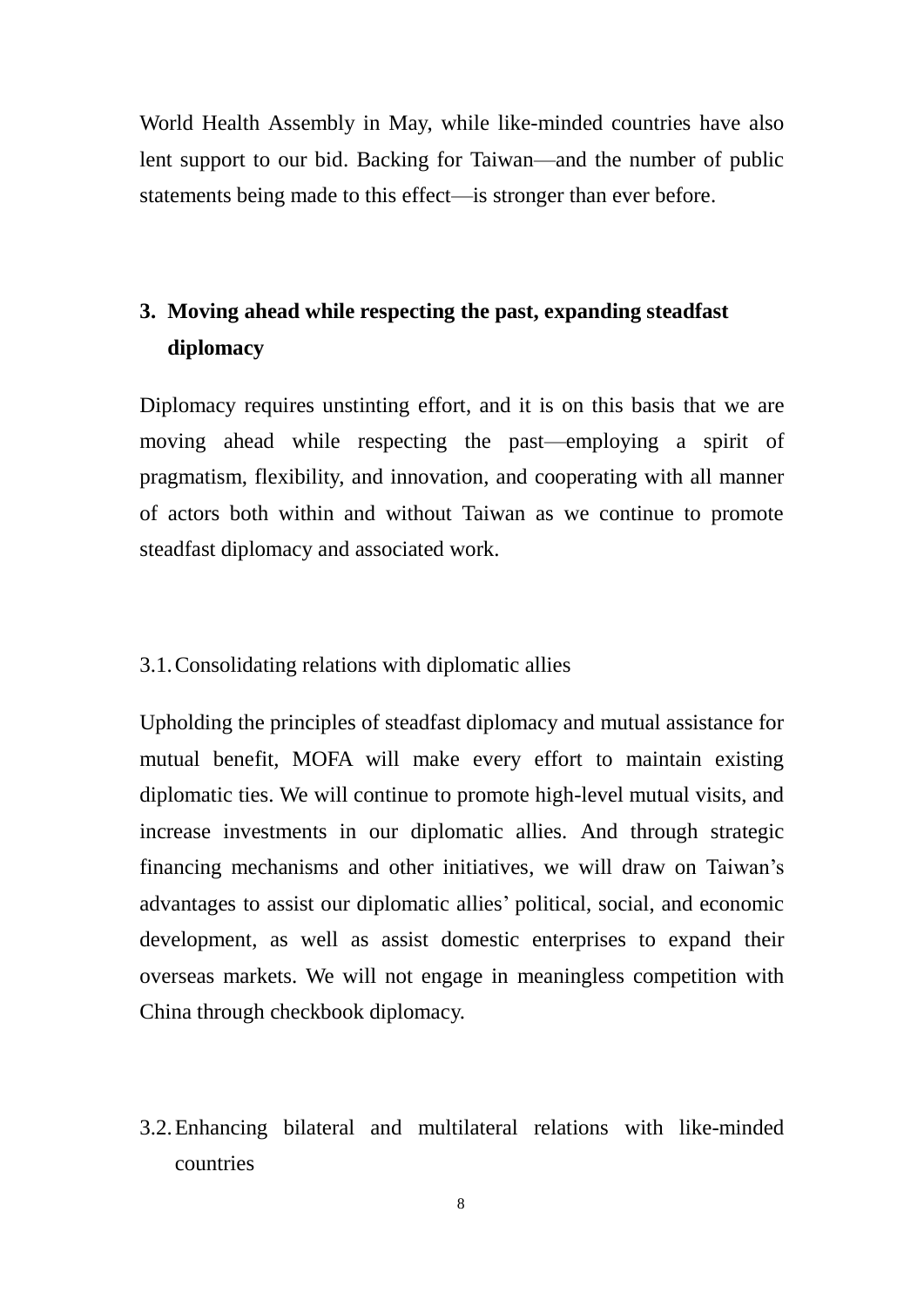We will also continue to deepen relations with such like-minded countries as the United States, Japan, and European nations, strengthening dialogue, exchange, and cooperation in such areas as trade, investment, security, health care, environmental protection, security, and counterterrorism in a concerted effort to promote regional peace, stability and prosperity.

#### 3.3.Moving the New Southbound Policy into high gear

The New Southbound Policy has entered a new phase. We are now moving the initiative into high gear through international cooperation, industrial development, economic and trade consultations, and the promotion of diplomacy, establishing strategic partnerships with friendly countries, creating industrial supply chains across the New Southbound region, and strengthening links between the Taiwanese people and the peoples and societies of our partner countries.

### 3.4.Seeking even more international participation

MOFA will continue to seek pragmatic, professional, and constructive means of making progress, doubling down on efforts to combine our strengths with those of domestic NGOs as we go about seeking even more participation in international organizations. And at the same time, we will leave no stone unturned when safeguarding our interests in the international organizations that we already belong to, expanding and deepening participation.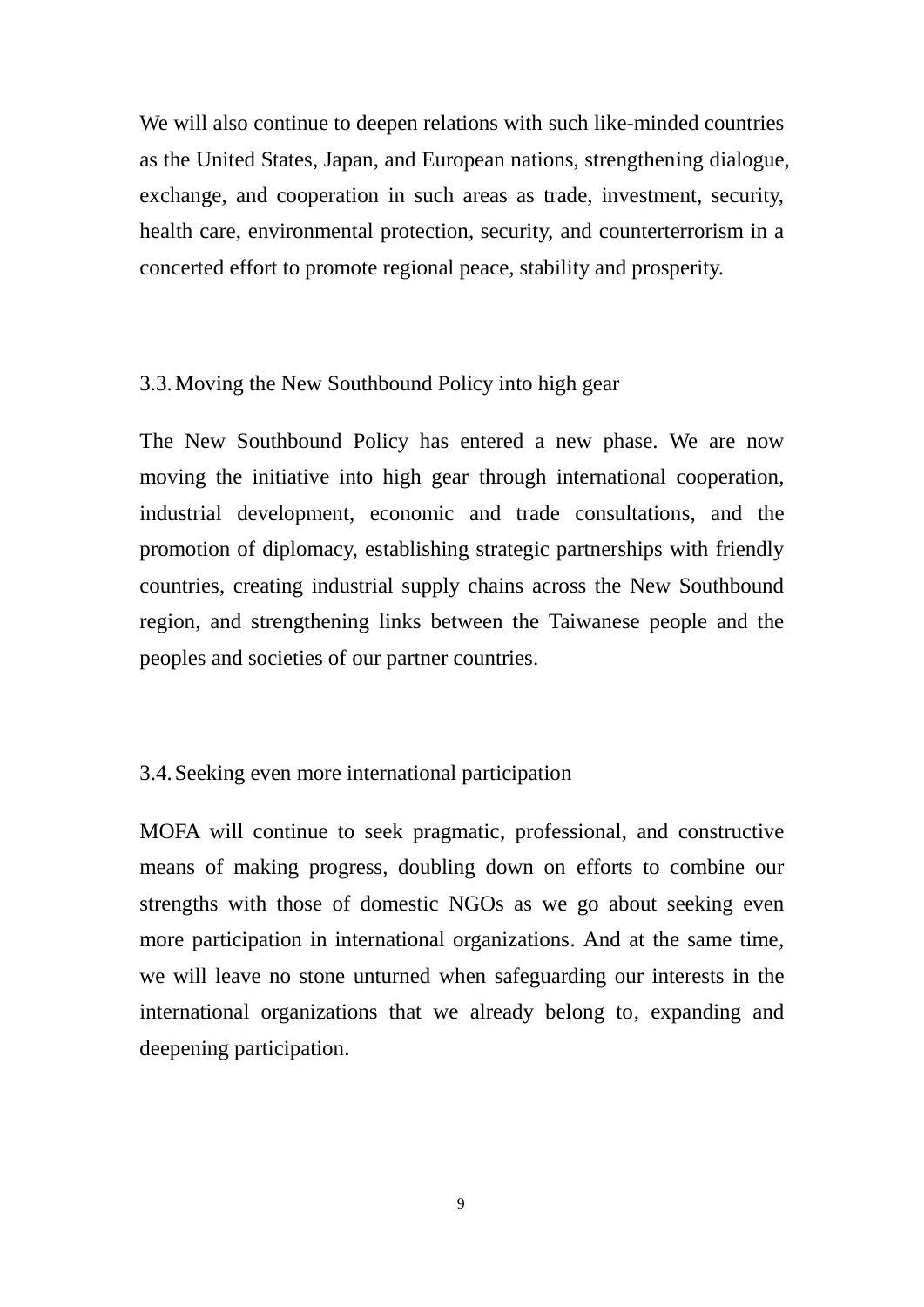3.5.Striving to join regional economic integration mechanisms and strengthen regional cooperation

As the government continues to make every effort to join regional economic integration mechanisms—especially the CPTPP—MOFA will do all it can to facilitate these endeavors. We will also do our best to negotiate and sign bilateral economic and trade agreements. By continuing to promote the New Southbound Policy, participating in the Indo-Pacific Strategy, and striving to become a member of the CPTPP, the government will expand and strengthen cooperation with friendly countries throughout the region, allowing Taiwan to become an important partner for cooperation throughout the Indo-Pacific.

#### 3.6.Letting the international community hear Taiwan's voice

Maintaining efforts to put even more of Taiwan's soft power on display on the international stage, MOFA is letting the world learn more about Taiwan, and making our nation's voice heard. We are increasing our use of new social media platforms in particular, strengthening public diplomacy and our capacity to speak out internationally, and actively assisting domestic NGOs in interacting with their international peers, taking a variety of approaches toward highlighting what is most special and unique about Taiwan.

MOFA has also established a Twitter account, with more than 650,000 followers to date. And one of the videos produced to promote our participation in the WHA, *A Perfect Pair,* is available in six languages via the Trending Taiwan YouTube channel and Facebook page, and has already been viewed 9.58 million times.